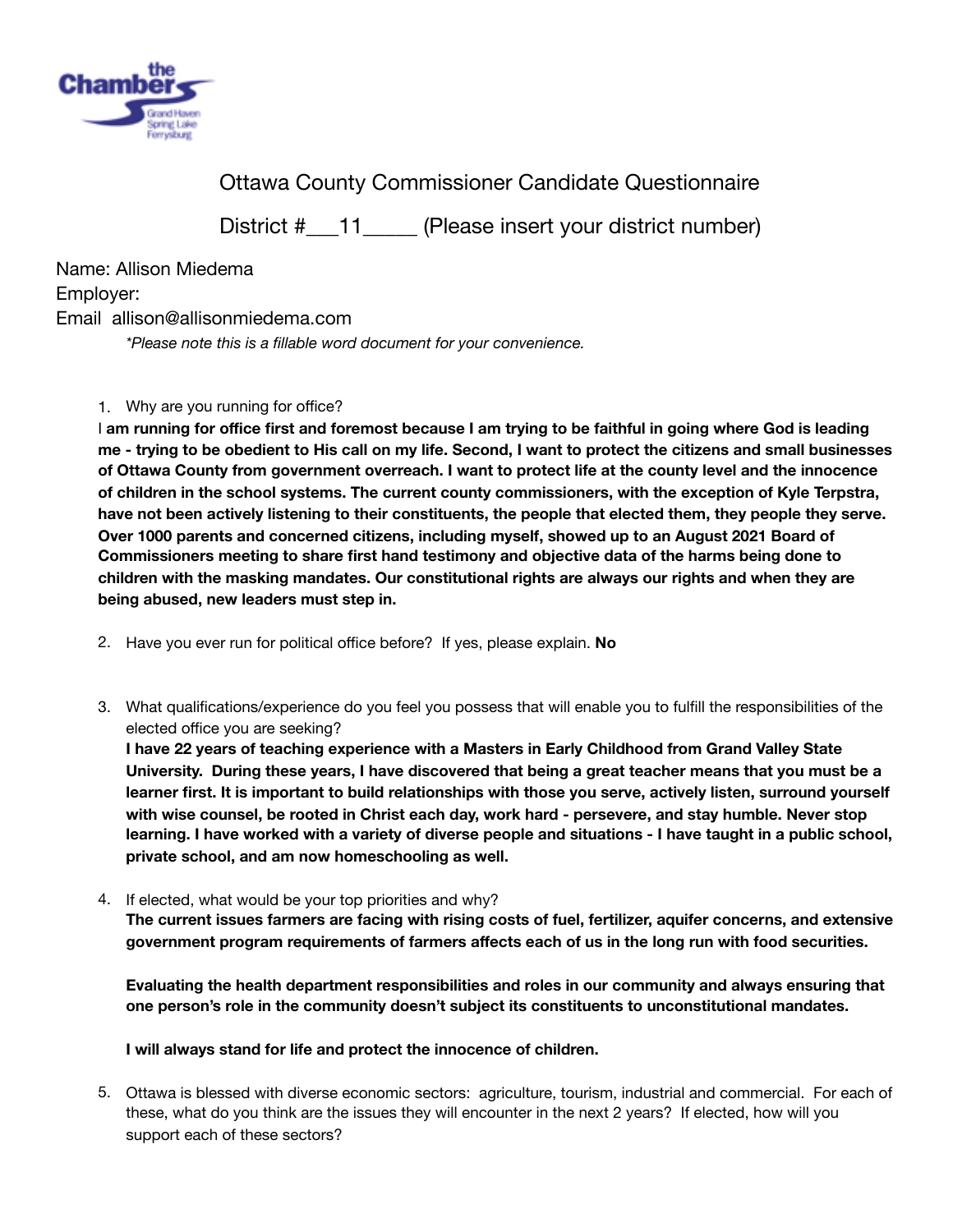**Each of these will be challenged by labor shortages and inflation over the next 2 years. Much has already been done to attract people to Ottawa County and I would like to focus on ways we can continue to build on this. Speaking, learning from and working with leaders that are respected in their local community in each of these sectors will be of utmost importance. It is also important to be conservative with money in local government and keep more money in the hands of the people.**

6. Safety for all citizens is a protection we expect. If elected, how will you ensure that the Ottawa County Sheriff's Department, Ottawa County Health Department and Ottawa County Court system equally and fairly provides safety to all residents? **All men are created equal and deserve fair and equal treatment. It is imperative to properly fund our** 

**local county sheriff's department for the training of its officers and the safety of them and the citizens they serve to protect each day. I will work closely with the departments to ensure that everyone's rights are being observed.**

7. Ottawa County is financially more secure than many other Michigan counties. This is due to previous boards and administrations wisely spending and saving revenues. If elected, what will be your spending priorities for county dollars?

**From early on in my adulthood, I have learned the importance of being responsible with money, taking the 11 week class of Financial Peace University through Dave Ramsey and successfully implementing it in my own household for the past 22 years. I will actively work to learn what current boards and administration of Ottawa County have done to save money for the county to determine best spending priorities.**

8. Ottawa County is one of the fastest growing counties in Michigan, attracting people from many cultures, ethnicities, and lifestyles to support the growth of businesses throughout the county, if elected, how will you support diversity, inclusion and equity at the county level.

**All people are precious and made in the image of God. I would never discriminate against anyone, nor prevent them from having opportunities based upon qualifications. As a county, we should always stand for excellence and show respect for all.** 

If you have any endorsements, current or past community or business affiliations that you would like to share, please note below.

- **\* Endorsed by Michigan Right to Life**
- **\* Endorsed and Vetted by Ottawa Impact**
- **\* Jared Schuitema Business Owner/Realtor Allendale, MI**

**"Allison Miedema has a heart and skill set for service; it's evident in her every day life. She actively lives out her faith to God, which is evidenced with her passion for people and for truth. Allison exemplifies integrity, and is exactly the type of person you want working for you as your commissioner."**

**\* Michelle Wittingen Zeeland, MI**

**"Our family had the pleasure of getting to know Allison Miedema while she was the teacher for all three of our children over the last six years. Our oldest was taught by her in traditional preschool and our middle and youngest children were taught by her in the Nature Based Preschool program that she started and led at our local school. As parents, we want the very best for our kids. Allison proved time and again that she is an amazing teacher who loves God and also genuinely cares for children, their parents and families. Her strong faith in God is evident in all that she does and our community is important to her. She was able to connect the preschoolers with residents of a local nursing home. These relationships became so special to the kids, but mostly to the nursing home residents. Allison was a wonderful teacher, but she is also someone who is ready to learn and has**